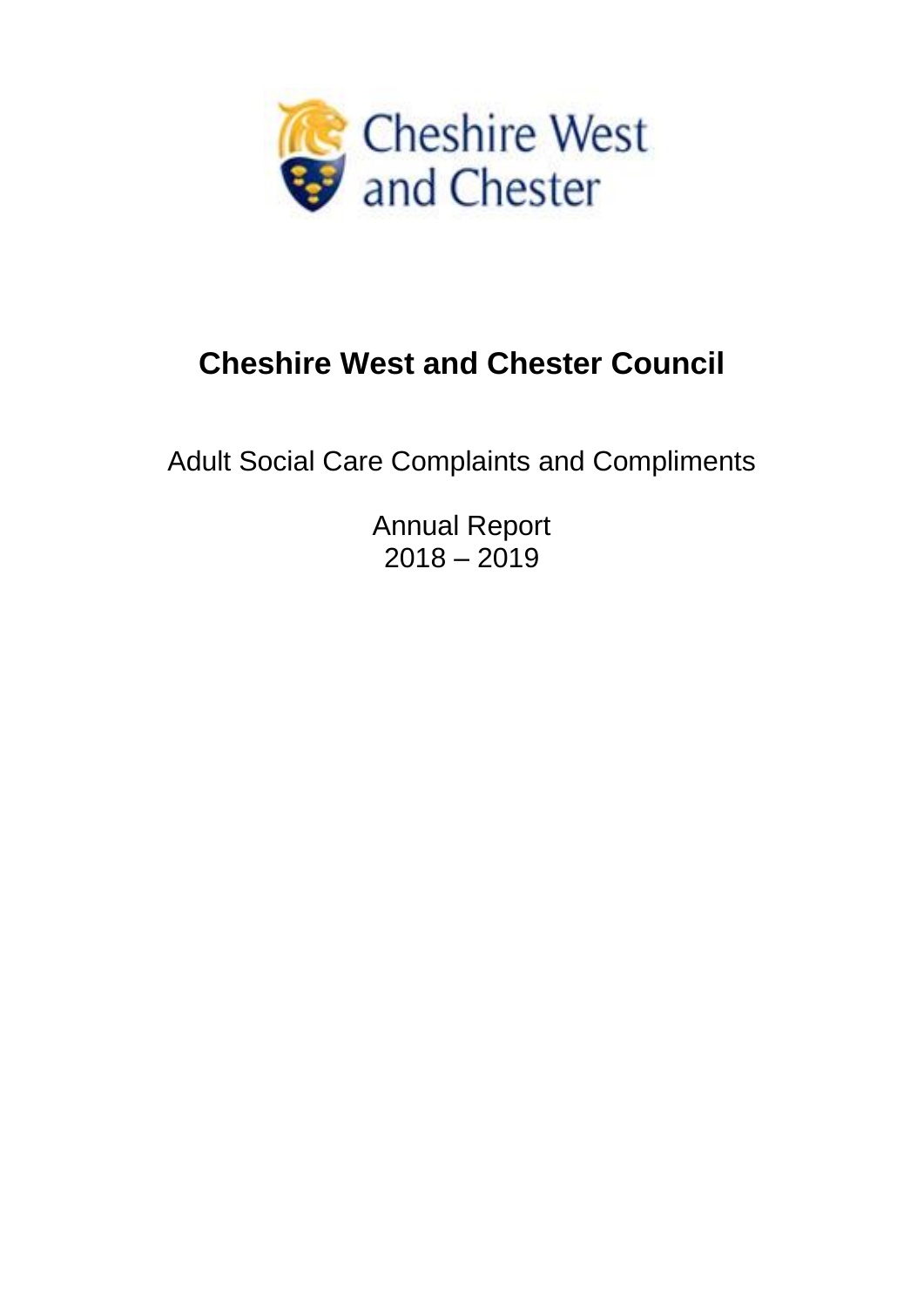## **Introduction**

This report provides information about the Adult Social Care Compliments and Complaints received by Cheshire West and Chester Council during the period 1 April 2018 to 31 March 2019. It highlights performance against statutory and internal timescales for complaint handling and provides assurance that improvements or revisions to services have been identified as a result of listening and responding to both compliments and complaints.

The Council's Customer Relations Team, within the Governance Directorate, was responsible for the coordination of compliments and complaints during this period. The Adult Social Care team are responsible for responding to complaint matters. The Customer Relations Team review all draft responses and provide advice and support to the service on reasonable outcomes or remedies to complaints, from a layperson's perspective.

In accordance with statutory guidance, responses to complaints received by the Council should be proportionate. Officers are encouraged to resolve matters locally at the first point of customer contact to avoid escalation wherever possible. Concerns raised with the service and resolved by close of play the following day are not counted as statutory complaints. Where this approach does not deliver a satisfactory outcome for the complainant, matters are then directed through the formal complaints procedure.

## **The objectives of this report are to:**

- be open and transparent about our social care complaints process
- meet our statutory obligation to produce an annual report
- provide clear and concise comparative data on compliments and complaints, including details of complaints broken down by subject and service area
- provide a summary of customer profile and type of customer interaction
- identify service improvements as a result of complaints and compliments and demonstrate learning and improved practices and processes from these

# **Context**

Whilst considering this report it is important to see the overall picture of Adults Social Care involvement in the Cheshire West and Chester area. During this period 16,745customers received service from Adult's Social Care teams. 30 formal complaints were handled representing less than 0.18% of service users.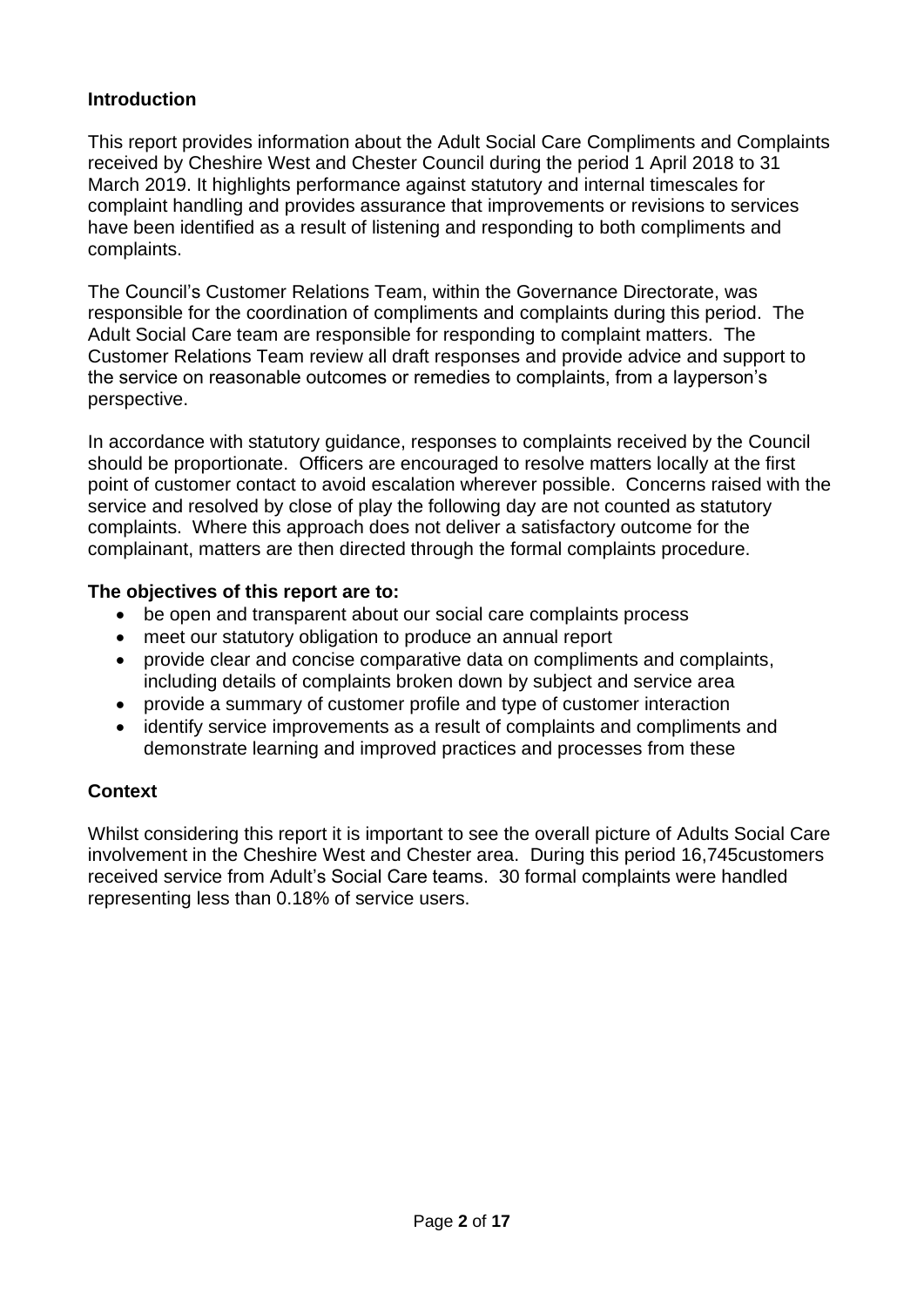# **1.0 STATUTORY COMPLIANCE PROCEDURE**

# **1.1 The Adult Social Care Complaints Procedure**

The Local Authority Social Services Act 1970, as amended by the National Health Services Act and Community Care Act 1990 and the Local Authority Social Services and National Health Service Complaints (England) Regulations 2009, require the local authority to have a procedure for the handling and consideration of complaints received by, or on behalf of, adult service users. A local authority must also ensure that action is taken if necessary in the light of the outcome of a complaint. To comply with the above requirements, Cheshire West and Chester have adopted the operational procedures set out in section 1 of this report:

# **1.2 Role of the Customer Relations Team**

The Customer Relations Team is responsible for the handling and consideration of complaints and acts as a central point through which complaints can be made to the Council. Complaints can be made via telephone; in writing; through the online social care complaints portal; or directly to the dedicated social care complaints email inbox. Complaints received directly by the Service are currently referred to the Customer Relations Team to be assessed for eligibility.

The Customer Relations Team, often in liaison with the Service, will determine whether a complaint is eligible for consideration under the statutory framework or whether an alternative route (for example safeguarding or through the corporate complaints process if the issue complained about is not related to the quality of care provided) would be more appropriate.

The Customer Relations Team offer training, advice and support to staff in their consideration of complaints and perform a quality assurance role in the preparation of complaint responses. The Team also liaise with complainants to keep them informed on progress with their complaints, and provide advice about the complaints process and the role of the Local Government & Social Care Ombudsman.

The Team also coordinates the completion of Learning Action Reports for the service, which capture the learning and improvements identified through responding to complaints. This is recorded and reported centrally and monitored to ensure that the implementation of identified, agreed actions following the outcome of complaints is carried out. Learning is shared with other services, where it is relevant to do so, in order to improve service delivery Council-wide.

# **1.3 What is a Complaint?**

Any expression of dissatisfaction about a council service (whether that service is provided by the council or by a contractor or partner) that requires a response. There is no difference between a 'formal' and an 'informal' complaint. Both are expressions of dissatisfaction that require a response.

## **1.4 Who Can Make a Complaint?**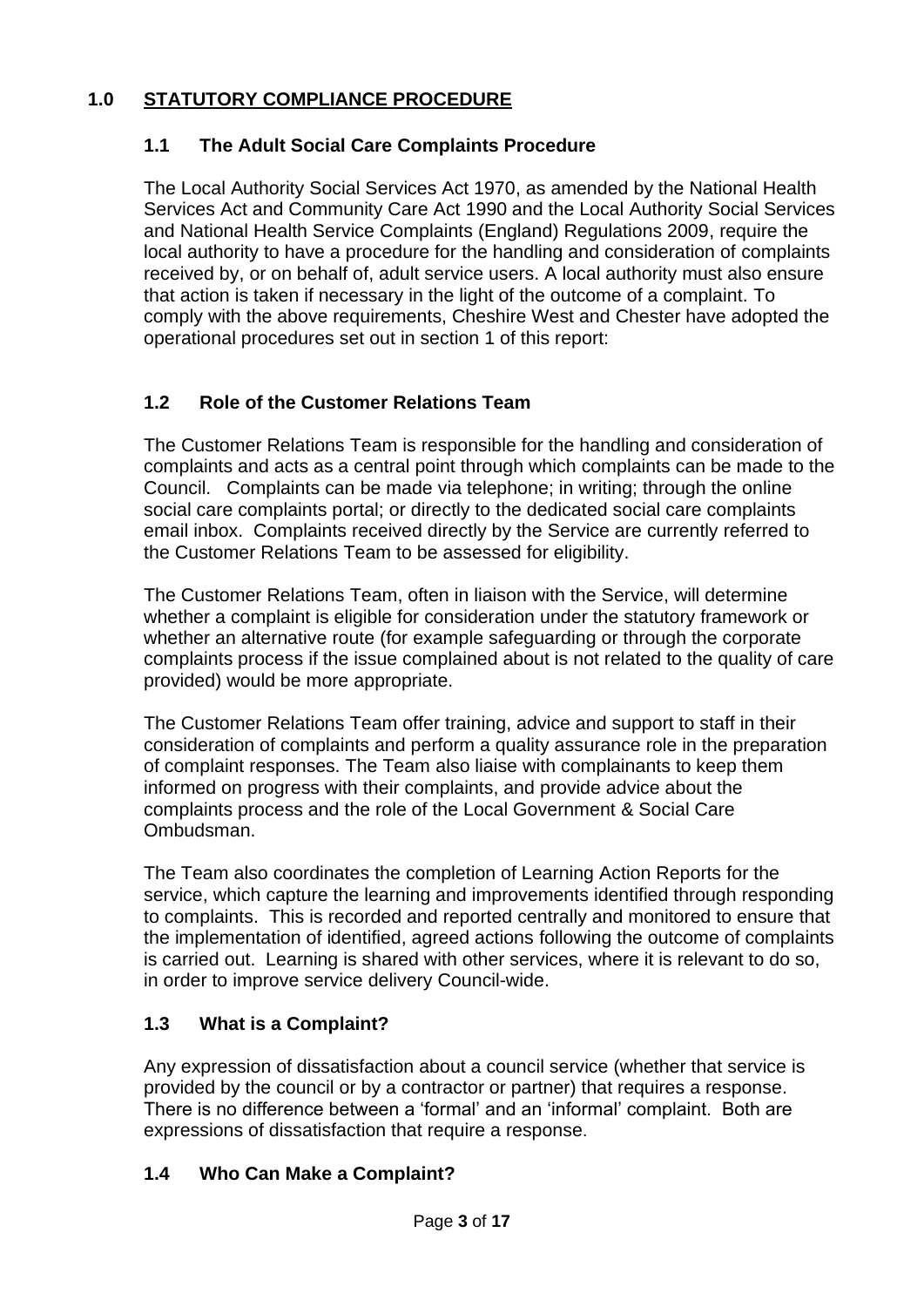Anyone can make a complaint if they receive a service from Adult Social Care. Complaints can also be accepted from individuals acting on behalf of a service user, for example from an advocate or family member, as long as the service user has given consent. Where a service user's capacity to make informed decisions may be in question, the Customer Relations Team (in conjunction with the Service Team Manager) will look at whether the person pursuing the complaint is acting in the service user's best interests.

People who fund their own care (self-funded users) for services that are regulated by the Care Quality Commission do not fall under this procedure as they are not using Council services.

# **1.5 Adult Social Care and Health Complaints Procedure**

The current Adult Social Care and Health complaints procedure consists of a single response to the complainant, followed by a right of referral to the independent Local Government and Social Care Ombudsman.

Complaints are always assessed, or 'triaged', by the Customer Relations Team to identify any potential safeguarding risks or concerns that need immediate attention. Where safeguarding issues are identified, those matters are redirected to be considered under the appropriate safeguarding procedures without delay. Where there are no obvious safeguarding concerns complaints are referred via the Customer Relations Team to a Senior Manager to be considered through the social care complaints procedure. All, or parts of, a complaint may not be eligible under the social care complaint process. Where this is the case all non-social care elements will be referred to the corporate complaints policy or a more appropriate 'alternative path' and the customer kept informed about how their complaint, or parts of their complaint will be dealt with.

# **1.6 Initial Expressions of Dissatisfaction**

Complaints received directly by the Service (or elsewhere) that, from initial assessment, look like they can be resolved by close of play the following day, are not required to proceed through the complaints process. These concerns/issues are often relatively minor and resolution can most easily be addressed locally through the service. The customer is always advised how they can progress their complaint if they remain dissatisfied.

# **1.7 Formal Resolution**

Complaints considered under the formal procedure are acknowledged within three working days and information is provided to the customer about the complaints process and how to access advocacy support.

Complaints are allocated to the relevant Senior Manager who will discuss the complaint, where necessary, with the complainant. The scale and the nature of the investigation are intended to be proportionate to the complaint and may include an initial telephone call; face to face meetings with complainants; interviews with staff; paper reviews of records; policies and procedures examination, etc.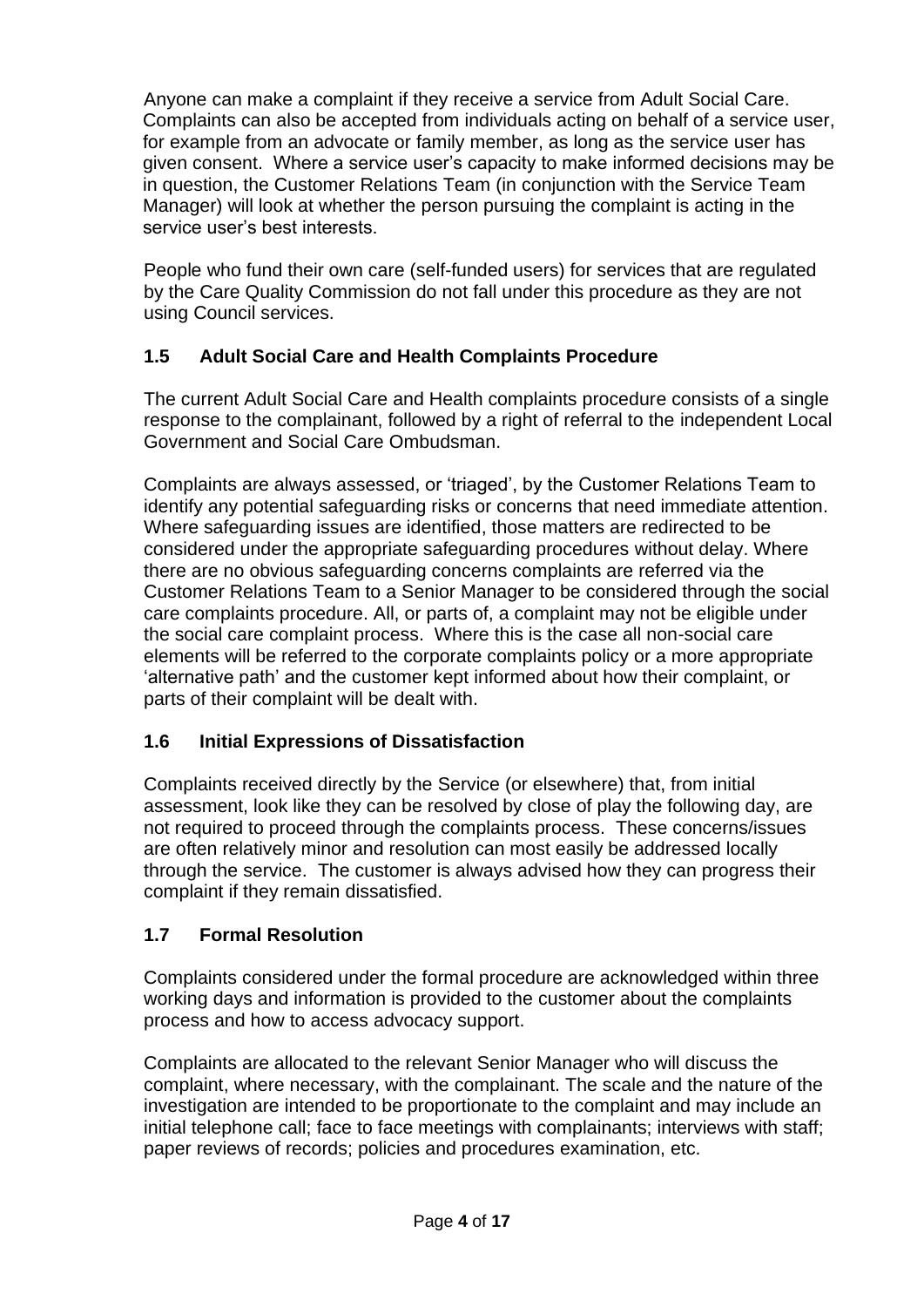Responses to all complaints should be concluded within the statutory 6 months deadline unless exceptional circumstances prevent it and an alternative deadline is agreed in advance with the complainant or their representative However, the Council has set itself a challenging, much shorter, internal target to aim to complete non-complex complaints within 20 working days. It is intended that, as far as possible, most complaints should be resolved by a single thorough response. Due consideration will be given to any request from a complainant to consider further the outcome of any complaint and this is at the Customer Relations manager's discretion following consultation with the service. An expression of general dissatisfaction with the outcome of the complaint will not normally lead to the response being revisited.

Following conclusion of the complaint process the complainant has the right to pursue the matter further with the independent Local Government and Social Care Ombudsman (LGSCO) if they feel the matter remains unresolved.

# **1.8 Safeguarding**

The Customer Relations Team liaises directly with the Adult Safeguarding Team, and with the relevant Social Care Team as appropriate. Contact is maintained with the Safeguarding Unit to discuss individual complaints and agree appropriate approaches in light of any safeguarding concerns. When Safeguarding thresholds are met, the contact will be dealt with via a Safeguarding investigation, rather than through the complaint process.

# **2.0 PERFORMANCE ACTIVITY 2018/19**

## **2.1 Summary of Complaint Activity**

A total of 90 representations were received during the course of the year. Of these, **30 formal complaints** were accepted and responded to. All investigations were completed within the statutory 6 months complaints timescale (see Table 5 below for compliance rates).

Of the remaining representations:

- 33 were treated as a 'request for service' (defined as when contact is made for the first time to make a request for something that would not be considered a complaint)
- 7 did not proceed as they were withdrawn by the complainant, usually because the service has resolved the issue to the customers satisfaction without the need to progress a formal complaint
- 19 cases were refused as 'ineligible' as there was a more appropriate alternative pathway to address the concerns raised, such as via the Corporate Complaints process.
- 1 further case was ineligible due to lack of consent to act on behalf of the service user.

Where cases are declined as ineligible under the policy, the complainant is sent a response explaining why and signposted to a more appropriate process where relevant.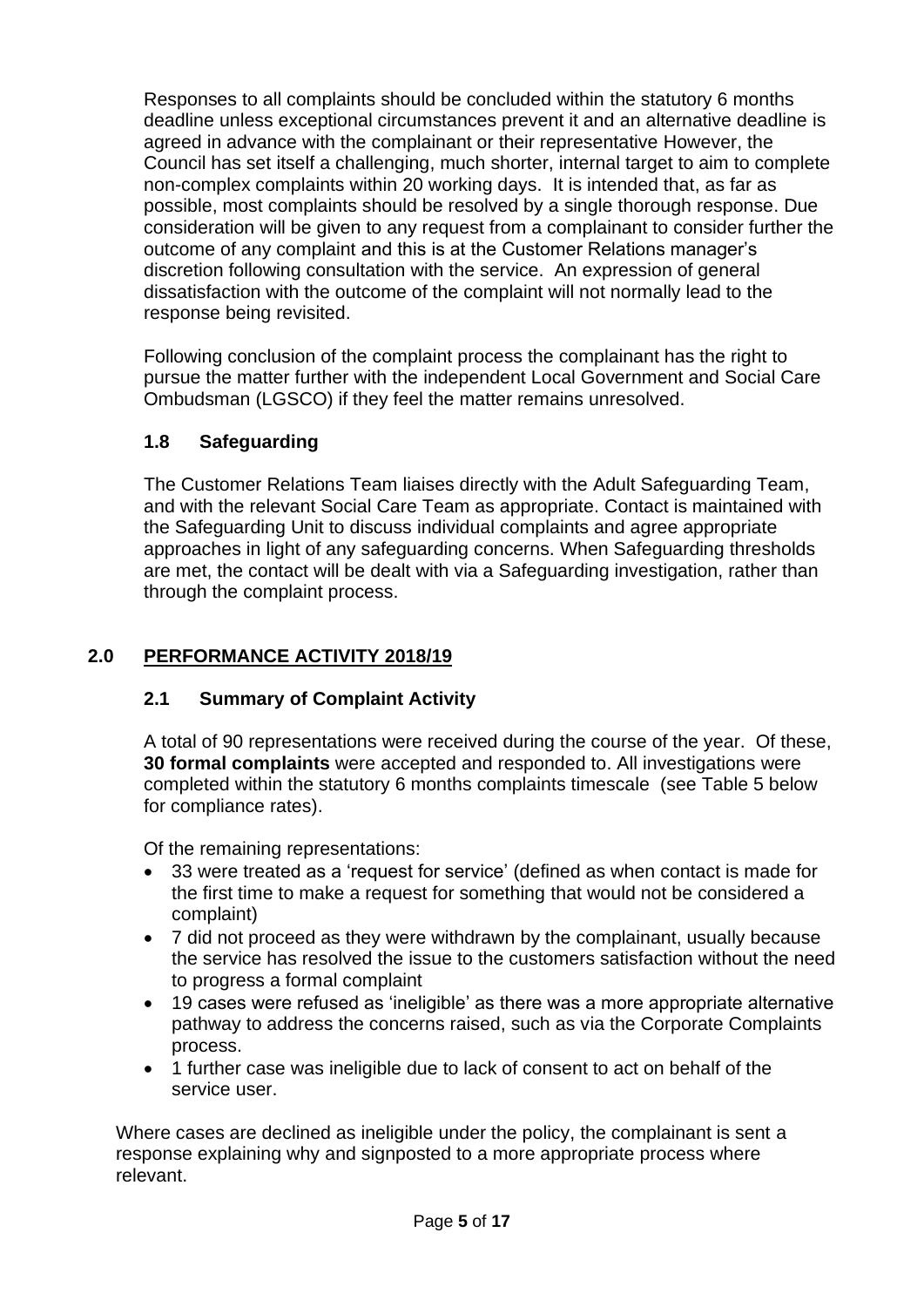# **2.2 Comparison with Previous Years**

The table below shows the number of representations and progressed complaints for 2018/19 compared with the previous two years.

| Year    | <b>Total no. of</b><br>valid<br>complaints<br>processed | <b>Request for</b><br><b>service</b> | <b>Withdrawn/</b><br>not pursued | Ineligible /<br><b>Redirected*</b> | <b>Total no. of</b><br>representations<br>considered |
|---------|---------------------------------------------------------|--------------------------------------|----------------------------------|------------------------------------|------------------------------------------------------|
| 2018-19 | 30                                                      | 33                                   |                                  | 20                                 | 90                                                   |
| 2017-18 | 39                                                      | 36                                   | 9                                | 22                                 | 106                                                  |
| 2016-17 | 61                                                      | 34                                   |                                  | 34                                 | 136                                                  |

*Table 1: Total number of complaints considered*

*\*Complaints not valid through the Social Care procedure, for example complaints that were being dealt with as Safeguarding investigations, or the complainant was not directly involved with the service user and is therefore ineligible to complain.*

The overall figure of valid complaints represents a decrease of 23% or almost a quarter compared to the number of complaints investigated by the Council in the previous year. In line with this decrease, the total number of representations considered also decreased by 15%. These lower numbers are as a result of both the Customer Relations team and the Adults social Care Service taking a more robust and determined approach to resolving issues at the earliest opportunity (see section 2.3 below).

## **2.3 Number of Complaints - Observations**

The Customer Relations Team continues to focus its efforts on the initial triage of complaints and identifying opportunities for promoting early resolution of issues raised or signposting to better, more appropriate, routes. This is likely to be a contributor to the reduction in the number of complaints entering the statutory complaint process.

Within the adult social care teams, including provider and reablement as well as social work and community teams there is a strong focus on trying to resolve issues that arise informally to prevent them from escalating to a formal complaint. This approach has been formalised in line with a directive from the Chief Executive in 2018-19. Initial findings are then shared across all areas of the service so that the learning can be cascaded throughout.

This is also the case for any areas of improvement that have been identified with clear action plans being developed, reviewed and audited.

Members have previously asked for benchmarking or comparative information to be included in future reports. This has proved difficult to obtain from a sufficient number of local authorities willing to participate in the exercise, in time for publication of this report. This is something that will be explored in 2019/20 by the Customer relations team working with colleagues in Research, Intelligence & Consultation Team and, with the LGSCO's new interactive mapping tool introduced in July 2019 we hope to be able to make more comparative assessments of our performance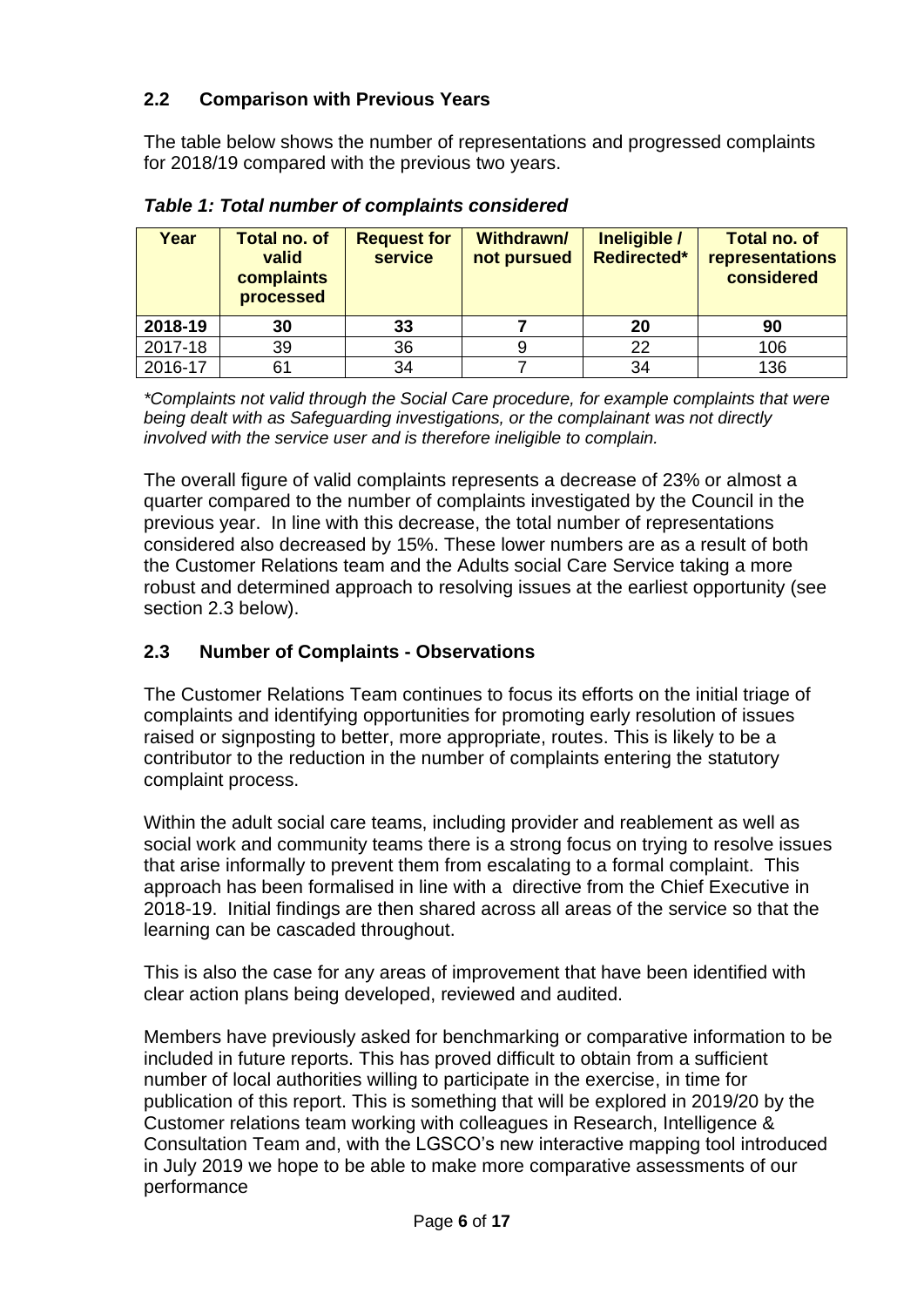# **2.4 Complaint Outcomes**

Table 2 below shows the outcomes of the 30 complaints investigated.

| Year    | <b>Upheld</b> | <b>Partially</b><br>upheld | <b>Not upheld</b> | <b>Outstanding</b> | <b>Total</b> |
|---------|---------------|----------------------------|-------------------|--------------------|--------------|
| 2018-19 | 11(37%)       | 9(30%)                     | 10 (33%)          |                    | 30           |
| 2017-18 | 7(18%)        | 18(46%)                    | 5(13%)            | 9(23%)             | 39           |
| 2016-17 | 13(21%)       | 25(41%)                    | 22(36%)           | 1(2%)              | 61           |

*Table 2 - Outcomes and comparisons with previous years*

The percentage of 'upheld' cases has increased compared to previous years. However the percentage of cases 'not upheld' has also increased so this counters out any indication of a trend. Given that complaint investigations are conducted internally, the results continue to offer confidence that the outcomes from complaint investigations remain balanced and objective. It also reflects the Council's commitment to openness and accountability and promotion by the Customer Relations Team of accepting fault as soon as it is identified. This is demonstrated by there being fewer defensive responses being issued and a real commitment to learning from complaints.

Though formal complaints represent a very small percentage of users, more often than not, fault is identified in the complaint with 67% being upheld/partially upheld. All outcomes from complaints are reviewed and any learning from them shared with the wider service via senior management who view these outcomes as an opportunity to make improvements to service delivery.

As a result of closer integrated working, some complaints contain elements requiring responses from health colleagues in order to fully respond to issues raised by the complainant. These responses are complex and often take longer than the 20 day target. They may also offer different solutions and outcomes that can have an effect on social care responses.

Adult Social Care Senior Managers in discussion with Health counterparts have agreed that some complaints require separate responses from organisations due to their complexity, although when possible one joint response is provided in line with best practice. This has been strengthened in this reporting year and will continue to be the case in 2019-20.

Provider Services are required to have their own complaints procedures in place, however it is ultimately the responsibility of the Local Authority to ensure there is a robust overview of how these complaints are dealt with and what learning outcomes are identified to improve service delivery going forward. The Customer Relations Team will work with the Service and the Commissioning Team to monitor these complaints and provide advice and support.

# **2.5 Breakdown of complaints received by Service Area**

Table 3 below shows a breakdown of complaints received by each service area.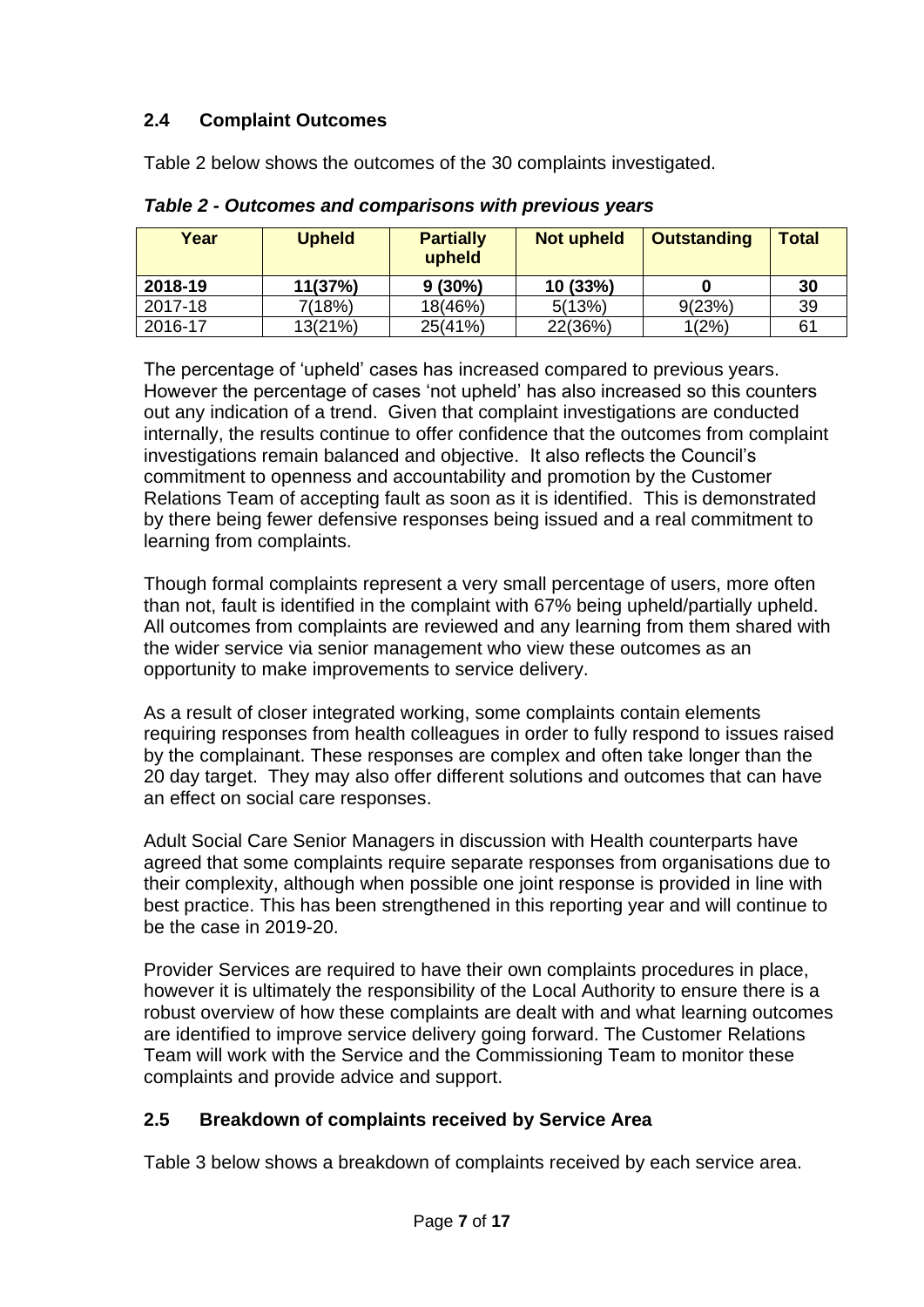| <b>Service Area**</b>                   | <b>Customer</b><br><b>Numbers</b><br>by Area | <b>Numbers of Complaints Per</b><br>Year |          |         |
|-----------------------------------------|----------------------------------------------|------------------------------------------|----------|---------|
| <b>Prevention and Wellbeing</b>         |                                              | 2018-19                                  | 2017-18  | 2016-17 |
| Northwich & Winsford Patch Team         | 1818                                         |                                          | 5        | 13      |
| Chester, E.Port & Rural Patch Team      | 3935                                         | 12                                       | 20       | 22      |
| Learning Disability Team                | 1293                                         | 3                                        | 2        | 8       |
| <b>Occupational Therapy</b>             | 4561                                         | $\mathbf 2$                              | 0        | 5       |
| <b>Advice and Contact Team</b>          | 775                                          | 0                                        |          | 0       |
| <b>Reablement and Provider Services</b> | 115                                          |                                          | ი        | ი       |
| <b>Community Mental Health</b>          | 521                                          | 4                                        | 8        |         |
| <b>Hospitals Social Work Teams</b>      | 2061                                         | 3                                        |          | 5       |
| Safeguarding Team*                      | U                                            | Ω                                        | ŋ        | ი       |
| <b>Client Finance</b>                   |                                              |                                          |          | 3       |
| <b>Commissioned Provider Services</b>   | ŋ                                            | 0                                        |          | 4       |
| <b>Strategic Commissioning</b>          | ∩                                            |                                          | $\Omega$ | 0       |
| <b>Transition Team</b>                  | ∩                                            |                                          | 0        | 0       |
| <b>Emergency Duty Team</b>              |                                              |                                          | O        | 0       |
| <b>Other</b>                            | 1666                                         | ი                                        | O        | 0       |
| Total                                   | 16745                                        | 30                                       | 39       | 61      |

*Table 3 – Breakdown of complaint by service area*

*\*relates to complaints about the safeguarding process or the complaint doesn't meet the threshold for initiating a safeguarding investigation.*

The table shows a further, year on year, decrease in complaints against an increase in service users which is reassuring and demonstrates that the service is resolving issues without the need for time consuming formal investigation.

The higher number of complaints for the Chester, Ellesmere Port and Rural patch reflects the higher population in this area and is consistent with previous years.

Providers are usually expected to deal directly with complaints in the first instance using their own complaint procedures, although the Council may respond if either it considers intervention is necessary at an early stage and/or the complainant remains dissatisfied with the outcome. This is in line with policy, and recognises that Providers are best placed to give an informed and considered response to issues raised about their own services whilst the Council maintains its overall accountability for the delivery of these services and monitors standards through appropriate contract management. This approach appears to be contributing to the year on year downwards trend in the number of complaints received by the Council.

Safeguarding Team complaints are not included in Table 3 as they are consistently zero. This is due to two factors:

- The use of a fact sheet in relation to safeguarding, which is issued at the start of the adult safeguarding process outlining what we can and can't do, is thought to have reduced the number of complaints in relation to the Safeguarding process.
- Safeguarding issues themselves are dealt with outside of the complaint process as there is a separate requirement to make enquires or cause others to do so, as per the Care Act 2014.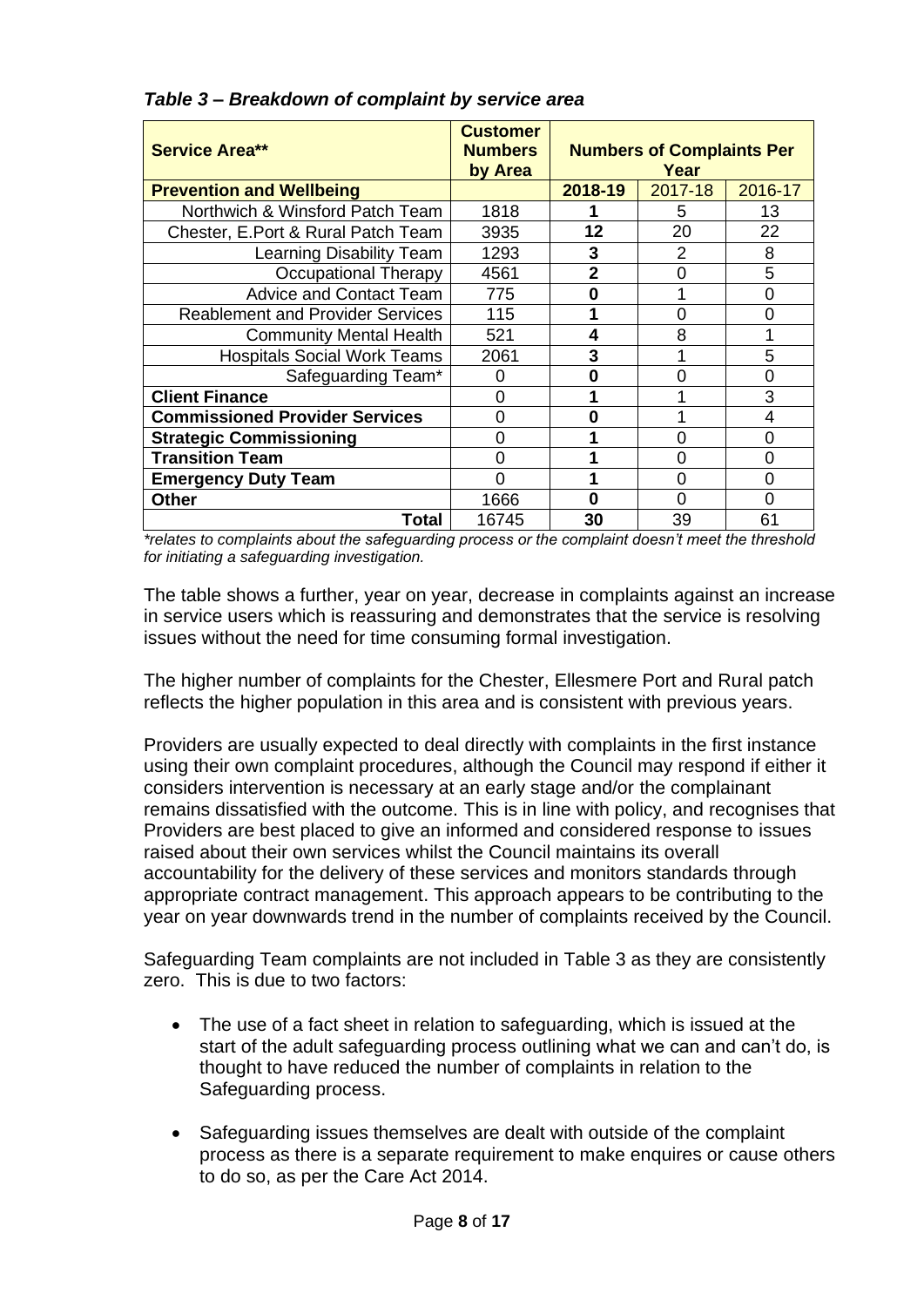# **2.6 Complaints by Subject**

By their nature, adult social care complaints are very specific to the circumstances of the individual and cover a wide range of individual experiences, often relating to more than one aspect of a service that has been received. Complaints received by the Council have been classified on the basis of the 'primary' area of concern (subject) raised by the complainant.

Detailed below are the numbers of complaint that fall within each category:

| <b>Complaint Subject</b><br>(primary area of concern) | 2018-19 | 2017-18       | 2016-17 |
|-------------------------------------------------------|---------|---------------|---------|
| Standard / Quality / Appropriateness of               | 21      | 25            | 37      |
| Service                                               |         |               |         |
| Ignoring Concerns                                     |         | $\mathcal{P}$ | 2       |
| Appropriateness of service                            |         |               |         |
| <b>Issues with Provider</b>                           | 3       | 5             | 5       |
| Inaccuracies in assessments                           | Ω       |               | 3       |
| Lack of support                                       | 13      | 12            | 17      |
| Standard of care                                      | 3       | 5             | 9       |
| Social Worker - Attitude or Behaviour                 | 2       |               | 4       |
| Social Worker - Communication                         |         |               | 0       |
| Communication                                         |         |               | 3       |
| Financial / Cost Issues*                              | 2       | 12            | 17      |
| Safeguarding                                          |         |               |         |
| Accommodation/Placement issues                        | 3       |               | Ω       |
| Total                                                 | 30      | 39            | 61      |

### *Table 4 – Complaint Subject*

*\* the majority of Client Finance complaints are dealt with under the corporate complaints process as they are not directly related to standards of care.*

The continued overall downward trend could be attributed to effective triage by the Customer Relations team, working closely with Adults Services team, to resolve disputes via further dialogue and/or signposting to alternative remedies. The majority of complaints relate to the general 'quality of service' that people have received. This has been a recurring theme throughout previous annual reports.

The pattern of complaints largely reflects the stresses and strains within the provider market. As a consequence of national reporting about the quality of care, there is a more acute awareness of the quality of care, its availability and its cost. Top-ups for residential care can cause resentment from carers as providers of residential care frequently ask for more money over and above the agreed contractual rate.

Domiciliary Care has seen pressure in the market locally and nationally, leading to availability issues in some areas, this has contributed to the small increase in the number of complaints relating to "lack of support".

## **2.7 Complaint Response Times**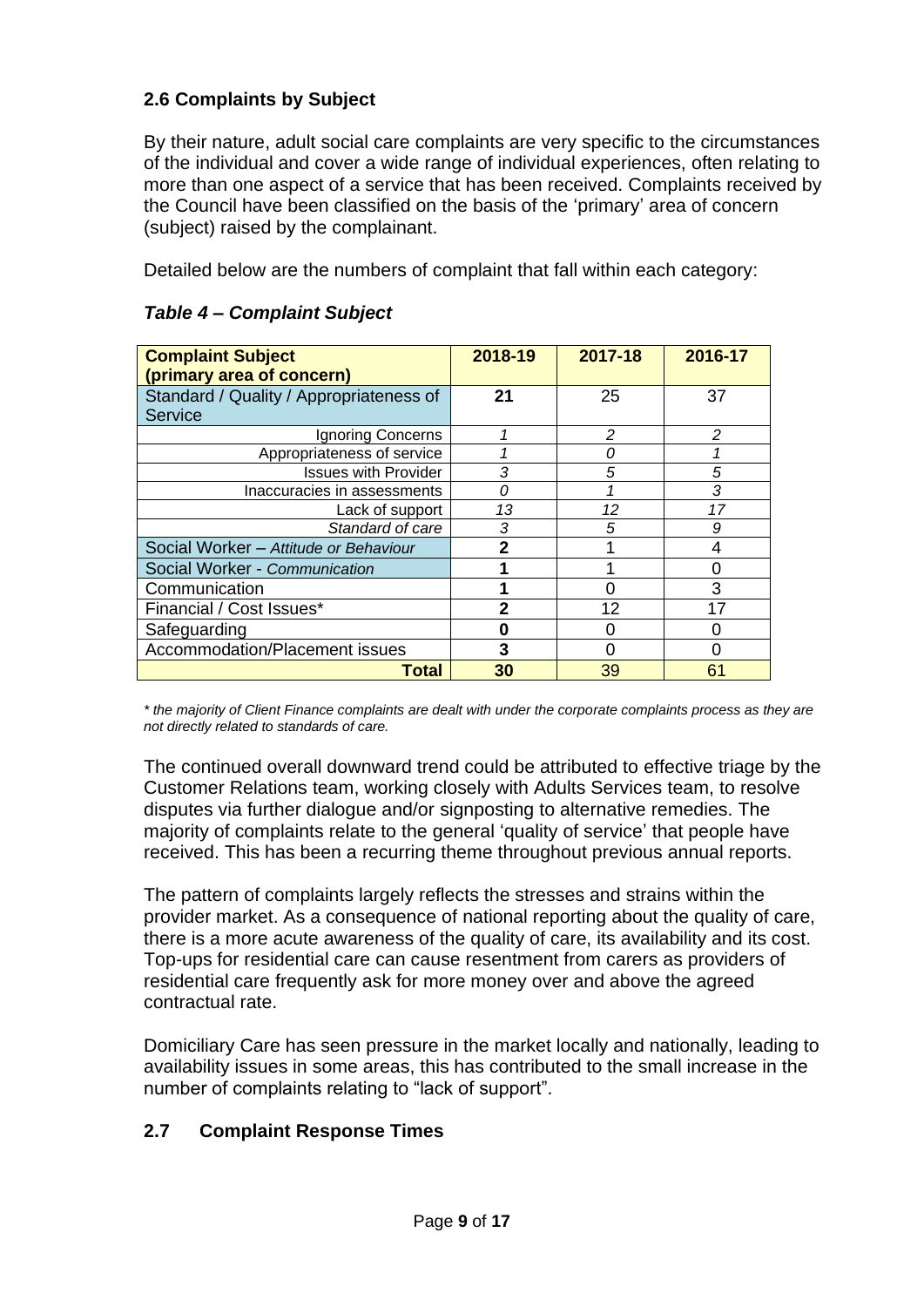The table below shows a breakdown of response times in working days of all cases. The complaint case that took the longest to conclude was 126 days. All cases were concluded within the statutory 6 month timeframe

| <b>No. of Working Days</b> | 2018-19             | 2017-18 | 2016-17        |
|----------------------------|---------------------|---------|----------------|
|                            | <b>Closed cases</b> |         |                |
| 20 working days or less    |                     |         | 27             |
| 21-40 working days         |                     |         | 15             |
| 41-60 working days         |                     |         | 13             |
| 61-80 working days         |                     |         |                |
| 81-100 working days        |                     |         |                |
| Over 100 working days      |                     | 10      |                |
| <b>Total</b>               | 30                  | 39      | 6 <sup>′</sup> |

#### *Table 5 – Compliance Rates*

In 2018/19, whilst all complaints met the statutory timeframe for a response (6 months), only 20% of complaint responses achieved the local target of 20 working days or less. Despite there being no statutory requirement to do so, the service is keen to maintain this target (which reflects the stage 1 timeframe for corporate complaints) and steadily improve upon it. As this figure is the same as the previous year this continues to be a challenging target. One reason for slower responses times is the complexity of cases being submitted that take longer to investigate and form an appropriate response to avoid further escalation. However, improvements in the timeliness of responses remain an area of focus for the service and they are currently looking at how to address the increased demand on individual managers for complaint responses in areas with higher volumes.

Where complaint response deadlines exceed 20 days, both the Customer Relations team and the service keep the customer informed of the delay, in advance, providing an explanation for the additional time required and working with them to agree an extension.

## **2.8 Local Government and Social Care Ombudsman (LGSCO)**

This year the Council is relying on the Ombudsman's figures for cases received and decided on during this period, and compliance within that period. This will differ to our previous years' reporting as the Ombudsman has always had a different reporting framework to the Council's. However, as the Council is striving towards better reporting and in light of the Ombudsman's launch of an interactive reporting tool in 2019/20 we consider it more appropriate to align our reporting to the Ombudsman's. Please contact the Customer Relations Team for further clarity on reporting and/or figures for previous years.

The number of Adult Social Care cases received by the LG&SCO during this reporting period was 16 which is an increase on 12 the previous year.

The Ombudsman also made decisions on 16 cases this year (compared to 10 the previous year) as follows:

- 3 closed after initial enquiries
- 3 incomplete/invalid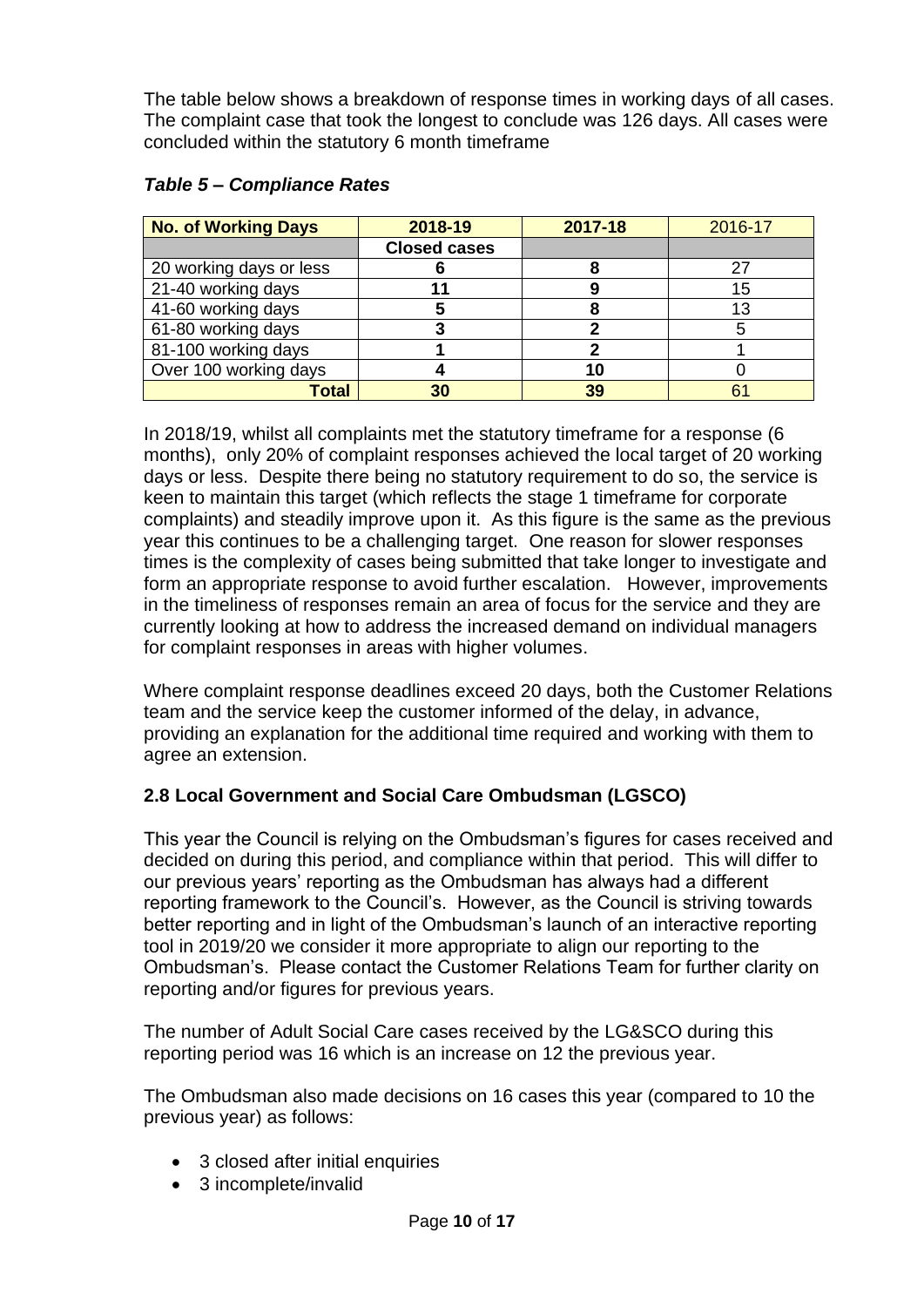- 5 referred back for local resolution (premature)
- 5 Upheld

Of the 5 upheld cases decided by the LG&SCO, all were upheld for maladministration and injustice. The following outcomes have been recorded:

- 2 related to care and support planning
- 1 related to care charges (with the result being these charges were waived). This case has prompted a wider investigation into charging
- 1 related to Direct Payments
- 1 related to assessments and communication
- All required an apology with 3 requiring payments for time and trouble (totalling £1100)
- 1 required no further action as the apology provided to the customer during the course of the investigation was considered a sufficient remedy
- 3 required policies and procedures to be reviewed and/or for the service to reflect on lessons learnt

The Authority remains committed to ensuring the complaints process continues to develop and remains open, transparent and accessible to those who need to use it.

# **2.9 Point and Method of Receipt of Complaints**

The Customer Relations Team has recorded both the 'point of receipt' and 'method of receipt' of complaints into the Council. This intelligence can help support service improvement decisions.

Table 6 shows that the established systems for ensuring that complaints are directed to the Customer Relations Team for initial assessment are working well, with those sent into the service re-directed to the Customer Relations Team. Table 7 shows a continued preference by customers in contacting the Council using the on-line complaint form. This bodes well for the future implementation of online complaint reporting via Firmstep.

# *Table 6*

| <b>Point of receipt</b>        | 2018-19 | 2017-18 | 2016-17 |
|--------------------------------|---------|---------|---------|
| Service Area                   |         | 10      | 24      |
| <b>Customer Relations Team</b> | 23      | 28      | 33      |
| <b>Director</b>                |         |         |         |
| <b>Chief Executive</b>         |         |         |         |
| Other                          |         |         |         |
| <b>Lotal</b>                   | 30      | 39      |         |

#### *Table 7*

| <b>Method of receipt</b> | 2018-19 | 2017-18 | 2016-17 |
|--------------------------|---------|---------|---------|
| -etter                   |         |         |         |
| Telephone/verbal         |         |         | 13      |
| Email                    | ィク      |         | 16      |
| Online complaints        |         |         |         |
| <b>Feedback Form</b>     |         |         |         |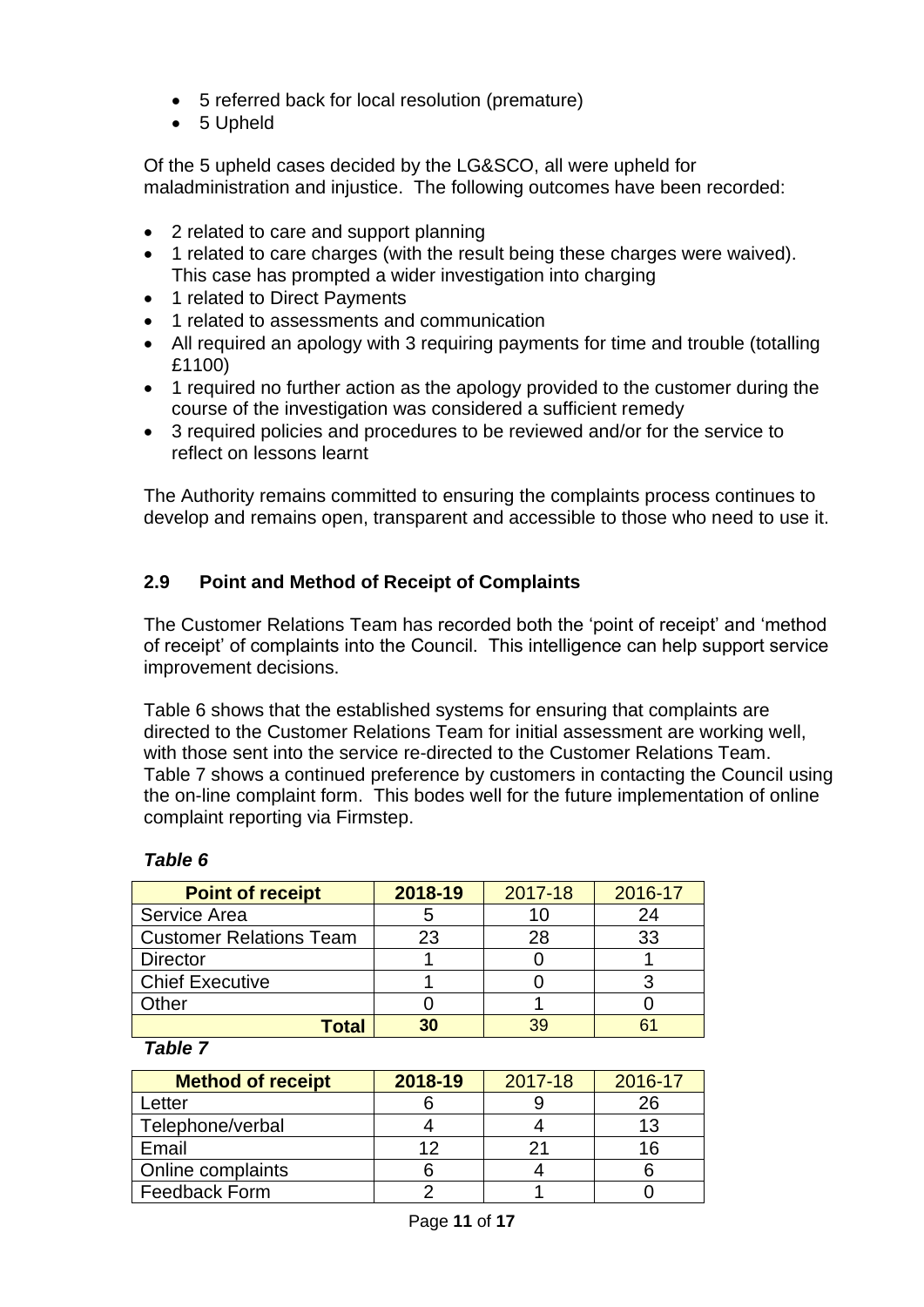## **3.0 COMPLIMENTS RECEIVED**

There has been a decrease in the number of compliments received in this year's reporting, this is primarily due to the number received from our Commissioned Provider Services. Feedback from providers will be reviewed during 2019/20.

## *Table 8*

| <b>Year</b>               | 2018-19 | 2017-18 | $ 2016 - 2017$ |
|---------------------------|---------|---------|----------------|
| <b>No. of Compliments</b> | 136     | 310     | 301            |

A selection of compliments recorded is included below as examples:

**From Forensic Support Service Team, Community Psychiatric Nurse (CPN), Street Triage Team responding to overdose victim (abbrev):** Police recommended individual be detained under Mental Health Act (MHA). The CPN contacted the West Cheshire Community Learning Disability Team who immediately swung into action and attended the incident. The outcome being in the best interests and least restrictive practices were implemented resulting in individual being able to remain at home without the incident unnecessarily escalating to detention and onward transport to place of safety under MHA.

This demonstrates excellent inter-agency working and should be praised – "Please pass on our sincerest thanks to your team, they did a marvellous job which also allowed police to resume to their core duties soonest and no doubt reduce [individual's] anxieties about their presence"

**Prevention & Wellbeing:** I just wanted to take a minute to ask you to recognise the two amazing ladies who I met with today in a welfare meeting about my mother. xxxxxxx has been totally wonderful throughout and has helped me through the difficult time. A credit to the services you provide.

**Reablement Team:** I have no complaints what so ever only compliments, all the carers who looked after me were absolutely first class, they were a delight.

After ……… was discharged from hospital there was no support package put in place and he was virtually left to fend for himself. ……. I contacted your office and spoke to a lady named xxx. xxx listened whilst I explained the situation, albeit of a delicate nature. I cannot thank this lady enough for what she then did to ensure daily visits were put in place. She was extremely professional and empathised with the whole situation. She explained what she was going to do and when she was going to do it keeping me informed the whole time. I really just wanted to thank you for the service I received from one of your team - it was so refreshing to have someone who actually cared and delivered on what they said they could do.

As it is now the situation has much improved and I appreciate everything that has been done to help. Please could you pass on my thanks to xxxx.

## **3.1 Compliments by Service Area**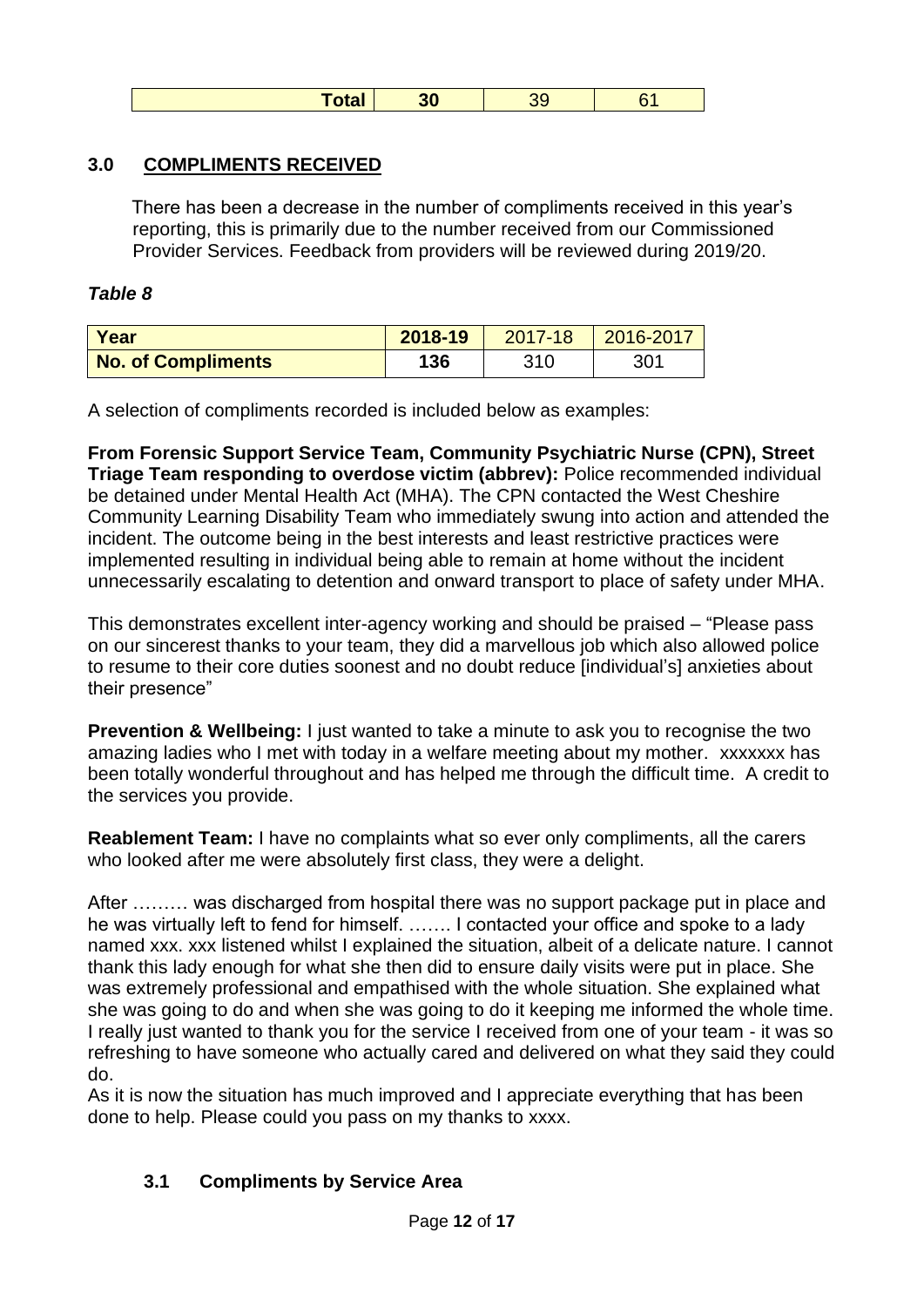## *Table 9*

| <b>Service Area</b>                     |         | <b>Number of Compliments Received</b> |         |
|-----------------------------------------|---------|---------------------------------------|---------|
| <b>Prevention and Wellbeing</b>         | 2018-19 | 2017-18                               | 2016-17 |
| Northwich & Winsford Patch Team         |         | 18                                    | 14      |
| Chester, E. Port & Rural Patch Team     | 15      | 9                                     | 6       |
| Learning Disability Team                |         | 10                                    | 25      |
| <b>Occupational Therapy</b>             |         |                                       | 6       |
| <b>Advice and Contact Team</b>          | 3       | 3                                     |         |
| <b>Reablement and Provider Services</b> |         |                                       |         |
| <b>Community Mental Health</b>          | 3       |                                       |         |
| <b>Emergency Duty Team</b>              |         |                                       |         |
| <b>Hospitals Social Work Teams</b>      |         | 3                                     | 13      |
| Safeguarding Team                       |         | 2                                     |         |
| <b>Client Finance</b>                   |         |                                       |         |
| <b>Commissioned Provider Services</b>   | 101     | 264                                   | 224     |
| Total                                   | 136     | 310                                   | 301     |

## **4.0 PROFILE/CATEGORY OF COMPLAINANTS**

A summary of customer profile and type of customer interaction has shown the following:

| <b>Person making the complaint</b> | 2018-19 | 2017-18 | 2016-17 |
|------------------------------------|---------|---------|---------|
| Care recipient                     | 9       | 11      | 15      |
| Parent/s                           | 3       | 5       | 6       |
| Grandchild                         |         |         |         |
| Husband / Wife                     |         | 3       | 5       |
| Sibling                            | 2       | 2       | 3       |
| Executor                           |         |         |         |
| Son / Daughter                     | 12      | 16      | 27      |
| Advocacy service                   | 2       |         |         |
| Friend                             | Ω       |         |         |
| Unknown (did not identify)         |         |         |         |
| <b>Total</b>                       | 30      | 39      | 61      |

#### *Table 10*

Advocacy services have been promoted in teams and, as in the previous year, we continue to see increasingly complex cases requiring advocate involvement particularly in older people's services.

## **5.0 LEARNING AND SERVICE IMPROVEMENT**

The Council has identified areas and opportunities from which learning can be taken from the complaints and the compliments process and used to improve future service delivery.

## **5.1 Learning from Complaints Cases**

There have been a number of valuable learning points from complaints cases which have led to practice service improvements, and the following examples highlight the changes made: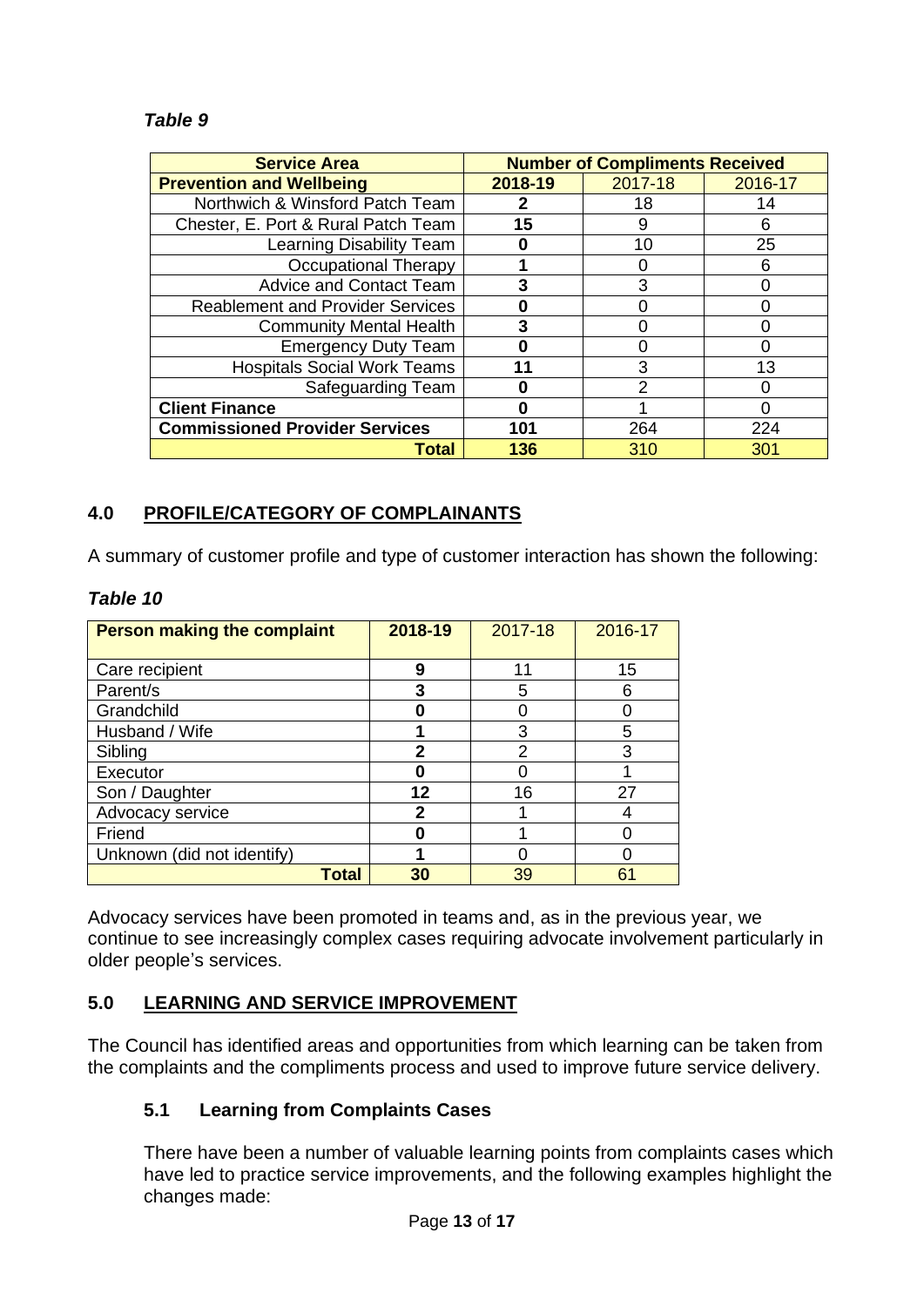- o *Response times*: Recommends that the Council implements a defined escalation procedure when work pressures present difficulties in responding in a timely way.
- o *Quality of communication*: where cases present changing facts and details eg Direct Payments figures revised frequently, the council adopts a single point of contact for service users and families to avoid the confusion of different information coming from multiple sources. This will enable a 'one story' approach which will assist in communicating more effectively
- o *Community Services*: To increase awareness of community services, they will be discussed during team meetings (including any new services) and individually with practitioners as to the process for arranging transport when exploring community services. An information pack will also be created This information will then be relayed to individuals and their families so they can be supported to make an informed choice.
- o *Commissioning*: CWaC have recently commissioned a new brokerage service which offers comprehensive support planning and independent advice about available care. All staff have been reminded to support service users to access an independent brokerage service.

# 5.2 **Service Improvements and working with partners**

.

There have been several notable service improvements and examples of partnership working during 2018/19 to design service delivery:

- ➢ *New ICT System*: The West Hospital team based at Leighton hospital have worked with the Transformation Lead and Integrated Discharge team in the Health Trust to develop a new shared ICT system. Work was completed in December 2018 and the system has been nominated for a HSJ award (shortlisted for a decision November 2019)
- ➢ *Dover Drive*: There was a safeguarding situation which led to closure of the premises. Following extensive work, led by the Deputy Chief Executive, to engage carers and find suitable alternative accommodation, the service worked with colleagues in the NHS to review all health and care plans and supported Vivo with new service specification. This joint working approach allowed the service to re-open in 2018 with a new staff group and a refurbished care home which was more focussed on people with Profound Intellectual and Multiple Disabilities (PIMD) and mobility problems. This service was further consolidated in 2018-19 and delivered emergency respite to one young person which developed into supported living. This was a positive outcome for the person as a result of the joint working to develop the service
- $\triangleright$  West Cheshire offer was in progress: The adult social care transformation programme. Phase 1 was launched in 2018-19, seeing a new model for our Community Access Team, a brand new review team. Work commenced on Phase 2, to include Hosptial Teams, Reablement and Social Work and Occupational Therapy Teams, and is due to go live in July 2019.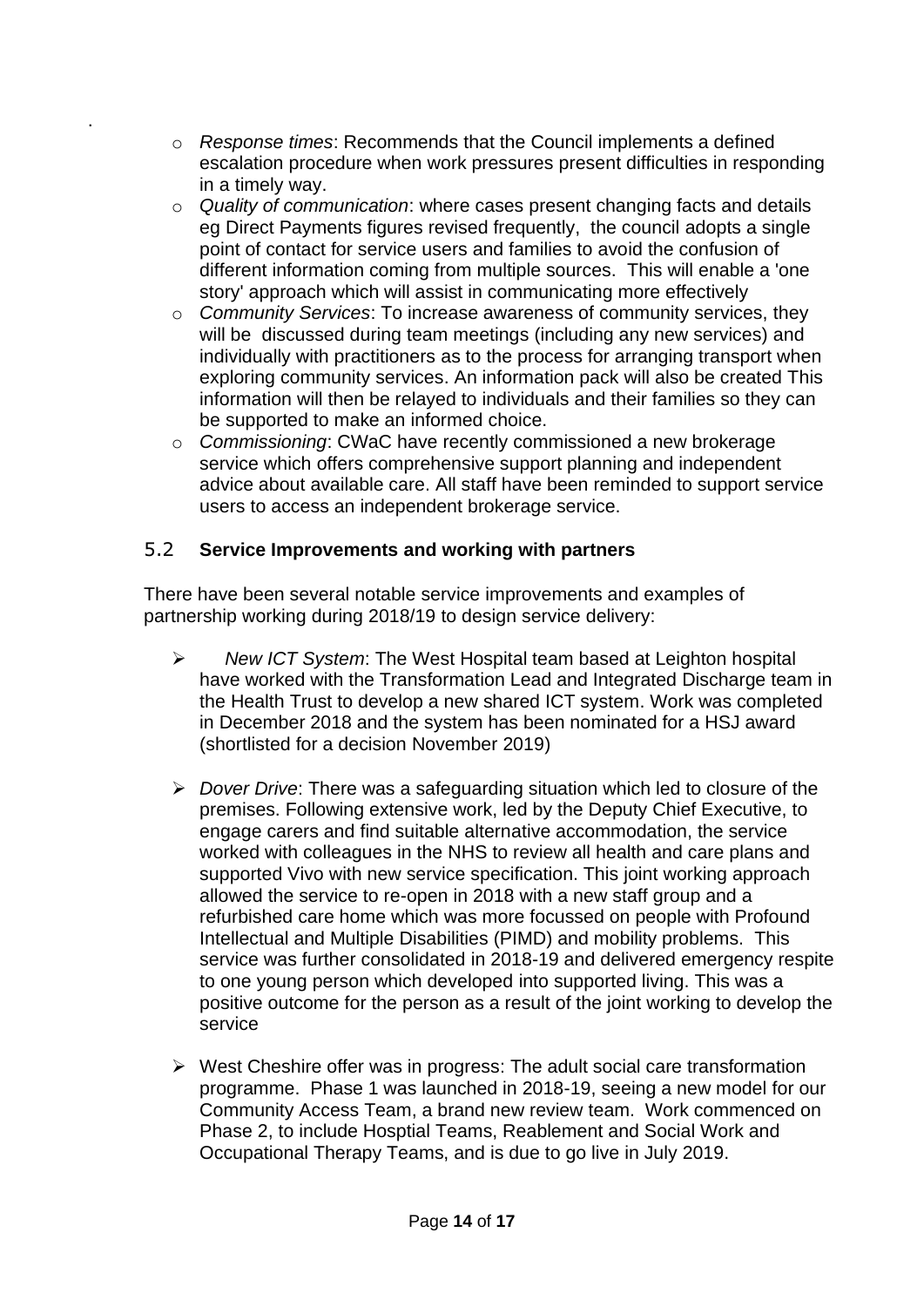- ➢ *Liberty Protection Safeguards* work in progress: The new legislation to replace the Deprivation Of Liberty Safeguards, ensuring that our most vulnerable residents have the human right protected by an independent legal process.
- ➢ *Respite* in progress: Work undertaken with Vivo to recommence more focussed respite services at Dover Drive
- ➢ *Reablement*: The council has restructured its internal reablement service to create a new rapid reablement service alongside our community reablement service, this will allow for swifter access to reablement and home care. Alongside this, the new Home Assessment Team will assess those in the rapid service to ensure their Care Act needs and ongoing care is assessed swiftly. This is part of West Cheshire Offer, Phase 2
- ➢ Restructuring: The Strategic Commissioning and Contracts Management teams have undergone significant restructuring, increasing the resources and facilitating a more focused approach to service and manage these critical areas for the Council.

# **5.3 Policy and Procedure**

- ➢ A new Transition policy and procedure has been approved and will become operational during 2019/20. The aim of the policy is to improve the support available to young people with mental health problems and additional risks and needs;
- ➢ New Best Interest meeting guidance was developed;
- ➢ A new Risk Policy and High Risk Panels established to support staff decision making.
- ➢ A new Top Up policy following audit and ombudsman ruling against another local authority
- ➢ Intranet and Internet data was reviewed to ensure complaint information and guidance for staff and customers is up to date and reflects current processes.
- ➢ The Adult Social Care Complaint Operational Toolkit is now fully established and is a key tool for accessing guidance and templates to ensure there is a consistent approach to complaint handling.
- ➢ A new Corporate Complaint Management System was launched in October 2018 with the aim to transfer Adult Social Care complaint monitoring into it by April 2020. This new system will improve tracking to ensure complaints are dealt with in a more timely way (see also section 6 below). .

# **5.3 Communication**

Adult Social Care and the Customer Relations Team work closely together and share relevant information to progress complaints and keep the customer informed of progress and anticipated completion date. This ensures that complainants have confidence in the process and receive a meaningful response.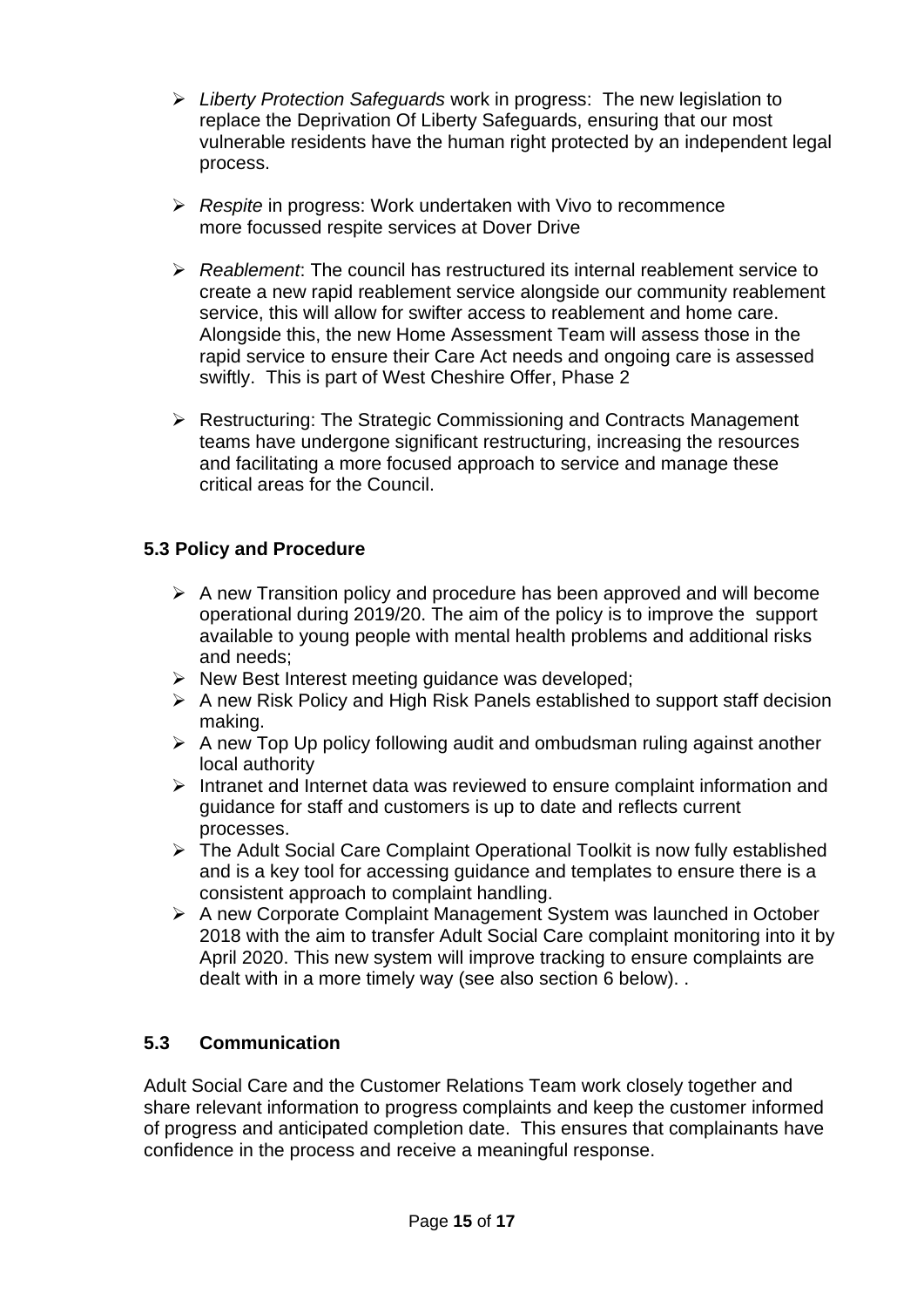Improved internal communications and appropriate peer review will ensure that complaints are answered in full with a satisfactory remedy. The CR team are encouraging increased reference to the LGSCO guidance on remedies to offer as a resolution and help prevent escalation. The aim is to reduce the number of complaints escalated to the Local Government & Social Care Ombudsman, and those that are should be closed after initial enquiries as the cases have no grounds for further investigation.

An improved Customer Relations reporting plan and schedule for reporting back to People's Directorate and relevant senior management meetings.

To ensure teams learn from issues raised team managers include updates in staff briefings, conferences and individual supervision of investigation outcomes of complaints issues raised. This process highlights both negative and positive comments which assist with service improvement transfer into practice.

Compliments and complaints learning points are discussed in teams and team meetings, as well as with the individuals in their supervision meetings.

# **5.4 Professional Practice**

The Authority takes seriously the range of professionals it employs and who are required to register with professional bodies as part of their fitness to practice. It requires Social Workers to develop evidence which is submitted to the Health and Care Professions Council (HCPC) as part of an annual registration process.

Internally, employee supervision ensures that Council officers are meeting the requirements of these professional bodies through performance management.

## **5.5 Personal Development**

Through supervision sessions and the Council's performance management framework, Social Workers and other ASC officers are required to demonstrate continuous improvement in practice including reflecting on feedback which would include both complaints and compliments.

# **6.0 FUTURE PLANS FOR COMPLAINT HANDLING**

Last year's report confirmed that a new Complaint Management system had been commissioned. This was delayed for social care whilst the corporate complaint system was embedded. In 2019/20 it will be developed and tested to support the requirements of the ASC and Customer Relations teams to improve efficiency and data recording with an enhanced reporting facility. This should become operational from April 2020. As part of the rollout of the new system improved networking with ASC teams via a dedicated customer contact coordinator will ensure any bottlenecks with complaints are dealt with more efficiently and effectively. There will also be more scope to share learning at structured meetings between ASC and the Customer Relations team, and through improved system reporting. Additionally, the corporate training programme for Effective Complaint Management will continue in future years.